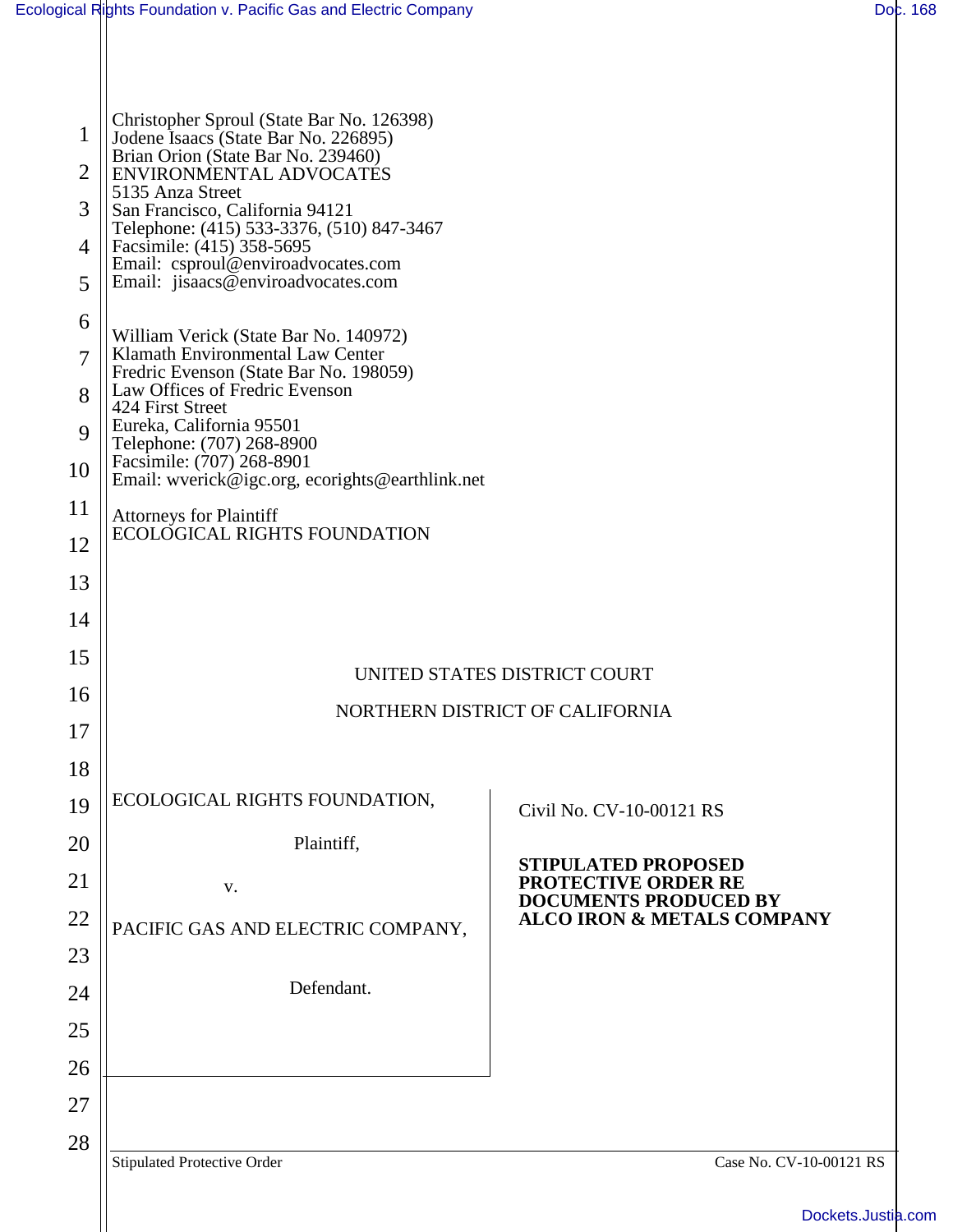1

2

3

4

5

6

7

8

9

10

11

### 1. PURPOSES AND LIMITATIONS

 Documents sought by Plaintiff Ecological Rights Foundation ("ERF") from Alco Iron and Metals Company ("ALCO"), a non-party in this action, pursuant to ERF's Subpoena for Documents to ALCO involve the production of confidential, proprietary, or private information for which special protection from public disclosure and from use for any purpose other than prosecuting this litigation may be warranted. Accordingly, ERF and ALCO hereby stipulate to and petition the court to enter the following Stipulated Protective Order. ERF and ALCO acknowledge that this Order does not confer blanket protections on all disclosures or responses to discovery and that the protection it affords from public disclosure and use extends only to the limited information or items that are entitled to confidential treatment under the applicable legal principles. ERF and ALCO further acknowledge, as set forth in Section  $\widehat{11}$ . below, that this Stipulated Protective Order does not entitle them to file confidential information under seal; Civil Local Rule 79-5 sets forth the procedures that must be followed and the standards that will be applied when a party seeks permission from the court to file material under seal. 12.3

2. DEFINITIONS

 2.1 Challenging Party: a Party or Non-Party that challenges the designation of information or items under this Order.

 2.2 "CONFIDENTIAL" Information or Items: information (regardless of how it is generated, stored or maintained) or tangible things that qualify for protection under Federal Rule of Civil Procedure  $26(c)$ .

 2.3 Counsel (without qualifier): Outside Counsel of Record and House Counsel (as well as their support staff).

2.4 Designating Party: a Party or Non-Party that designates information or items that it produces in disclosures or in responses to discovery as "CONFIDENTIAL."

2.5 Disclosure or Discovery Material: all items or information, regardless of the medium or manner in which it is generated, stored, or maintained (including, among other things, testimony, transcripts, and tangible things), that are produced or generated in disclosures or responses to discovery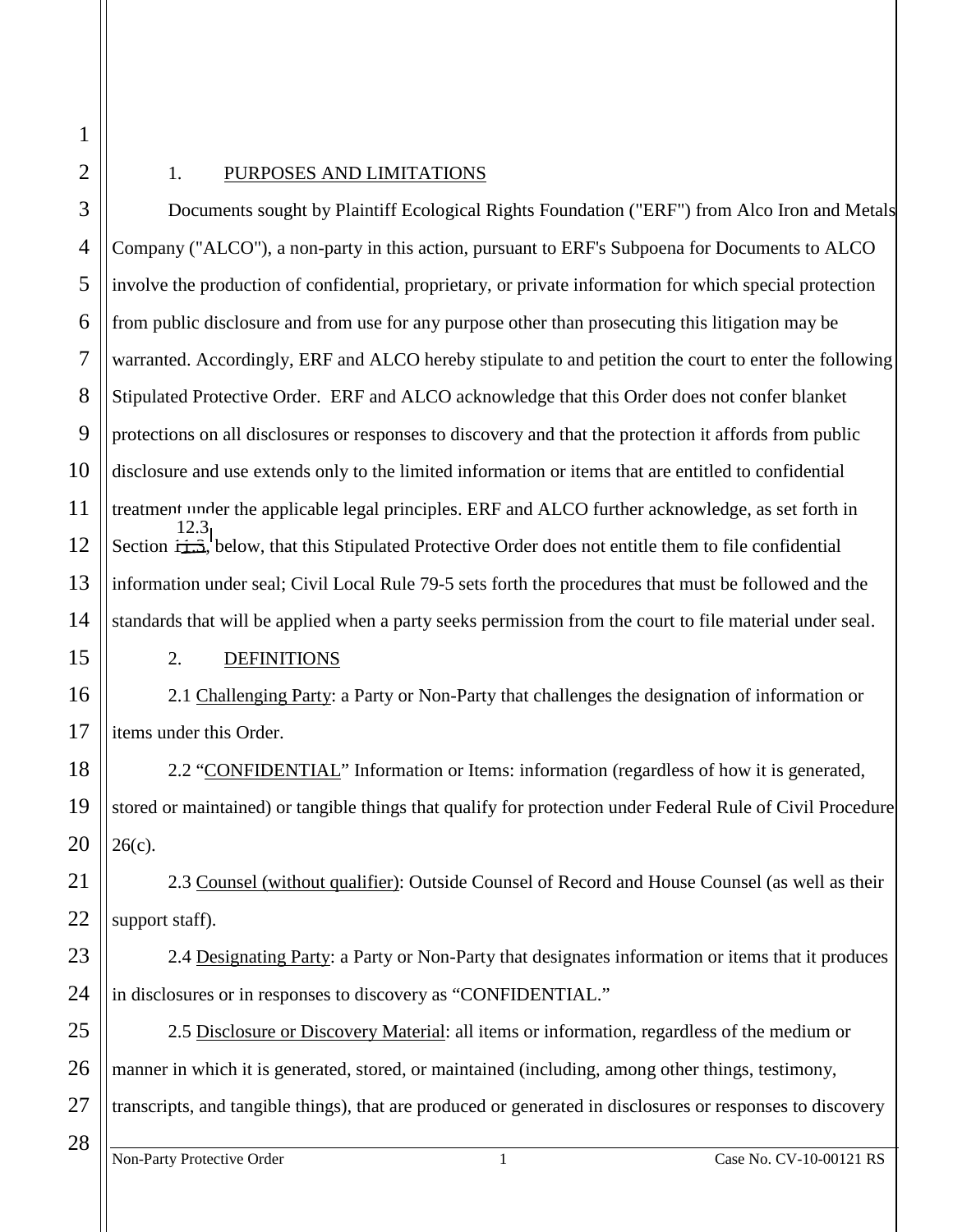in this matter.

1

 2.6 Expert: a person with specialized knowledge or experience in a matter pertinent to the litigation who has been retained by a Party or its counsel to serve as an expert witness or as a consultant in this action.

2.7 House Counsel: attorneys who are employees of a party to this action. House Counsel does not include Outside Counsel of Record or any other outside counsel.

 2.8 Non-Party: any natural person, partnership, corporation, association, or other legal entity not named as a Party to this action.

2.9 Outside Counsel of Record: attorneys who are not employees of a party to this action but are retained to represent or advise a party to this action and have appeared in this action on behalf of that party or are affiliated with a law firm which has appeared on behalf of that party.

2.10 Party: ERF, including all of its officers, directors, employees, consultants, retained experts, and Outside Counsel of Record (and their support staffs), and any Defendant in this action, including all of its officers, directors, employees, consultants, retained experts, and Outside Counsel of Record (and their support staffs), if and only if the Defendant has signed Exhibit A to this stipulation.

2.11 Producing Party: Alco Iron and Metals Company, including its attorneys, officers, directors, agents and employees..

 2.12 Professional Vendors: persons or entities that provide litigation support services (e.g., photocopying, videotaping, translating, preparing exhibits or demonstrations, and organizing, storing, or retrieving data in any form or medium) and their employees and subcontractors.

 2.13 Protected Material: any Disclosure or Discovery Material that is designated as "CONFIDENTIAL."

2.14 Receiving Party: a Party that receives Disclosure or Discovery Material from a Producing Party.

 3. SCOPE

 The protections conferred by this Stipulation and Order cover not only Protected Material (as defined above), but also (1) any information copied or extracted from Protected Material; (2) all copies,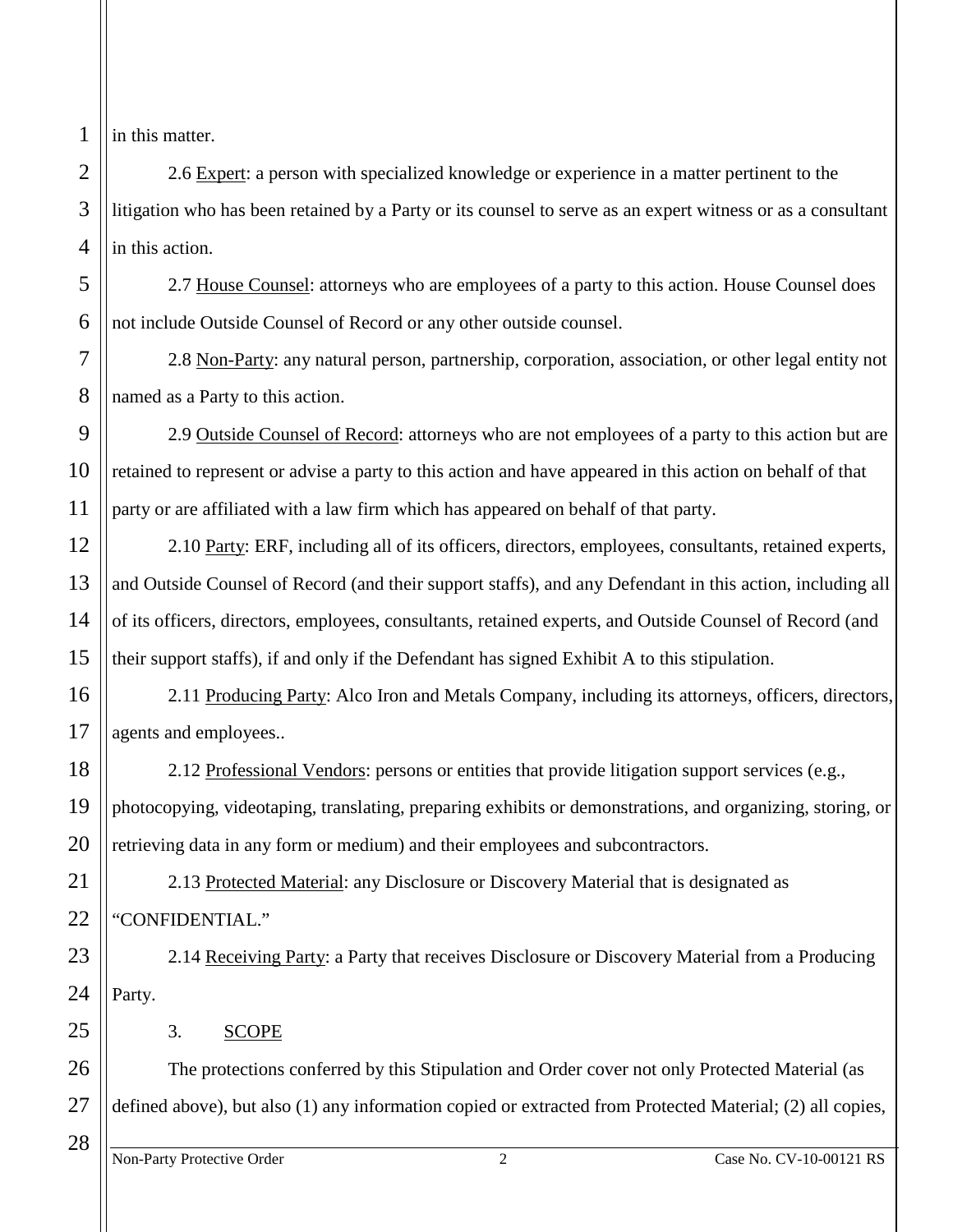4 5 6 7 8 9 10 excerpts, summaries, or compilations of Protected Material; and (3) any testimony, conversations, or presentations by ERF and ALCO or their Counsel that might reveal Protected Material. However, the protections conferred by this Stipulation and Order do not cover the following information: (a) any information that is in the public domain at the time of disclosure to a Receiving Party or becomes part of the public domain after its disclosure to a Receiving Party as a result of publication not involving a violation of this Order, including becoming part of the public record through trial or otherwise; and (b) any information known to the Receiving Party prior to the disclosure or obtained by the Receiving Party after the disclosure from a source who obtained the information lawfully and under no obligation of confidentiality to the Designating Party. Any use of Protected Material at trial shall be governed by a separate agreement or order.

# 4. DURATION

Even after final disposition of this litigation, the confidentiality obligations imposed by this Order shall remain in effect until a Designating Party agrees otherwise in writing or a court order otherwise directs. Final disposition shall be deemed to be the later of (1) dismissal of all claims and defenses in this action, with or without prejudice; and (2) final judgment herein after the completion and exhaustion of all appeals, rehearings, remands, trials, or reviews of this action, including the time limits for filing any motions or applications for extension of time pursuant to applicable law.

1

2

3

11

12

13

14

15

16

17

18

19

20

21

22

23

24

25

26

27

### 5. DESIGNATING PROTECTED MATERIAL

5.1 Exercise of Restraint and Care in Designating Material for Protection. Each Party or Non-Party that designates information or items for protection under this Order must take care to limit any such designation to specific material that qualifies under the appropriate standards. The Designating Party must designate for protection only those parts of material, documents, items, or oral or written communications that qualify – so that other portions of the material, documents, items, or communications for which protection is not warranted are not swept unjustifiably within the ambit of this Order.

Mass, indiscriminate, or routinized designations are prohibited. Designations that are shown to be clearly unjustified or that have been made for an improper purpose (e.g., to unnecessarily encumber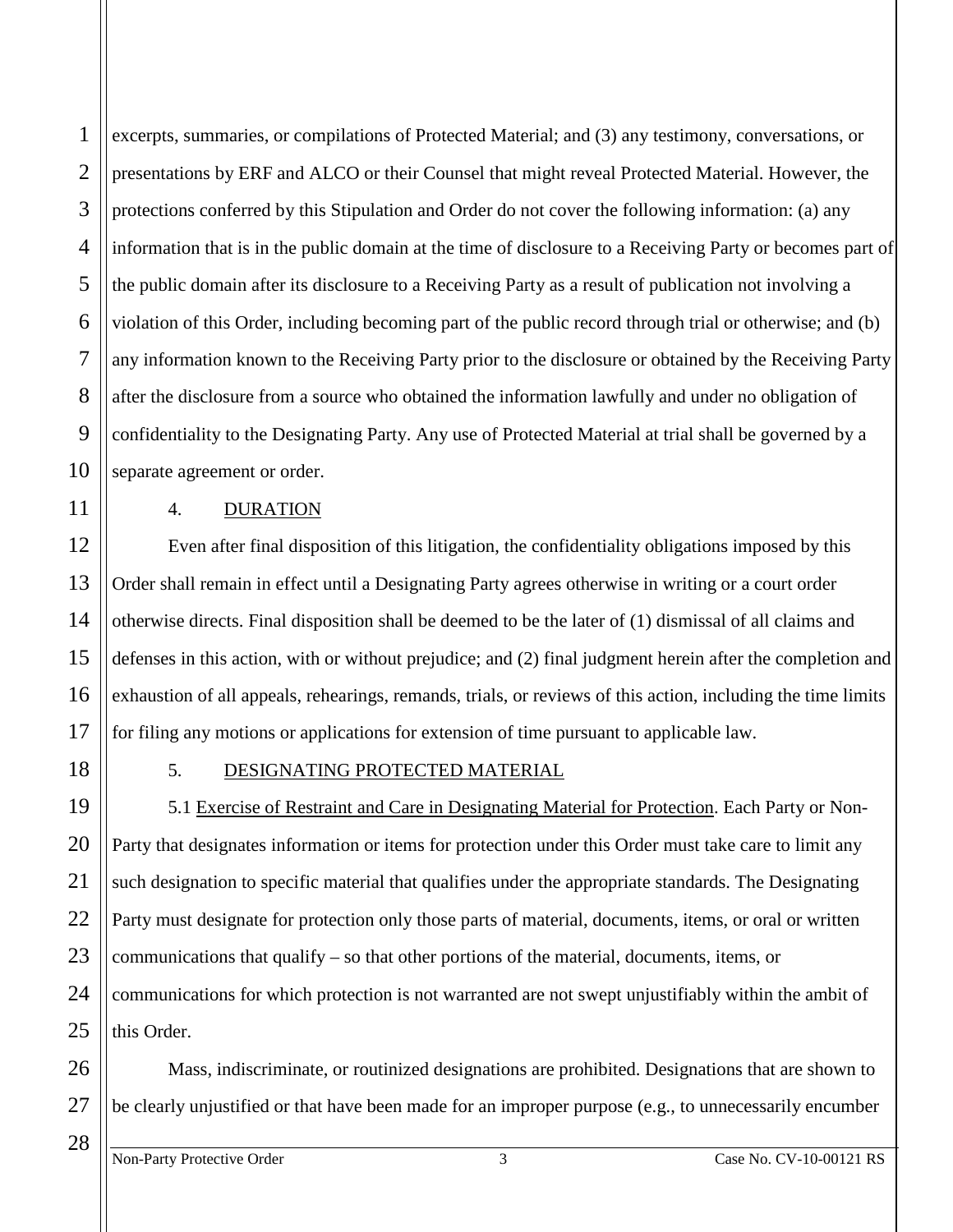1 or retard the case development process or to impose unnecessary expenses and burdens on other parties) expose the Designating Party to sanctions.

If it comes to a Designating Party's attention that information or items that it designated for protection do not qualify for protection, that Designating Party must promptly notify all other Parties that it is withdrawing the mistaken designation.

 5.2 Manner and Timing of Designations . Except as otherwise provided in this Order (see, e.g., second paragraph of section 5.2(a) below), or as otherwise stipulated or ordered, Disclosure or Discovery Material that qualifies for protection under this Order must be clearly so designated before the material is disclosed or produced.

Designation in conformity with this Order requires:

 (a) for information in documentary form (e.g., paper or electronic documents, but excluding transcripts of depositions or other pretrial or trial proceedings), that the Producing Party affix the legend "CONFIDENTIAL" to each page that contains protected material. If only a portion or portions of the material on a page qualifies for protection, the Producing Party also must clearly identify the protected portion(s) (e.g., by making appropriate markings in the margins).

A Party or Non-Party that makes original documents or materials available for inspection need not designate them for protection until after the inspecting Party has indicated which material it would like copied and produced. During the inspection and before the designation, all of the material made available for inspection shall be deemed "CONFIDENTIAL." After the inspecting Party has identified the documents it wants copied and produced, the Producing Party must determine which documents, or portions thereof, qualify for protection under this Order. Then, before producing the specified documents, the Producing Party must affix the "CONFIDENTIAL" legend to each page that contains Protected Material. If only a portion or portions of the material on a page qualifies for protection, the Producing Party also must clearly identify the protected portion(s) (e.g., by making appropriate markings in the margins).

 (b) for testimony given in deposition or in other pretrial or trial proceedings, that the Designating Party identify on the record, before the close of the deposition, hearing, or other proceeding, all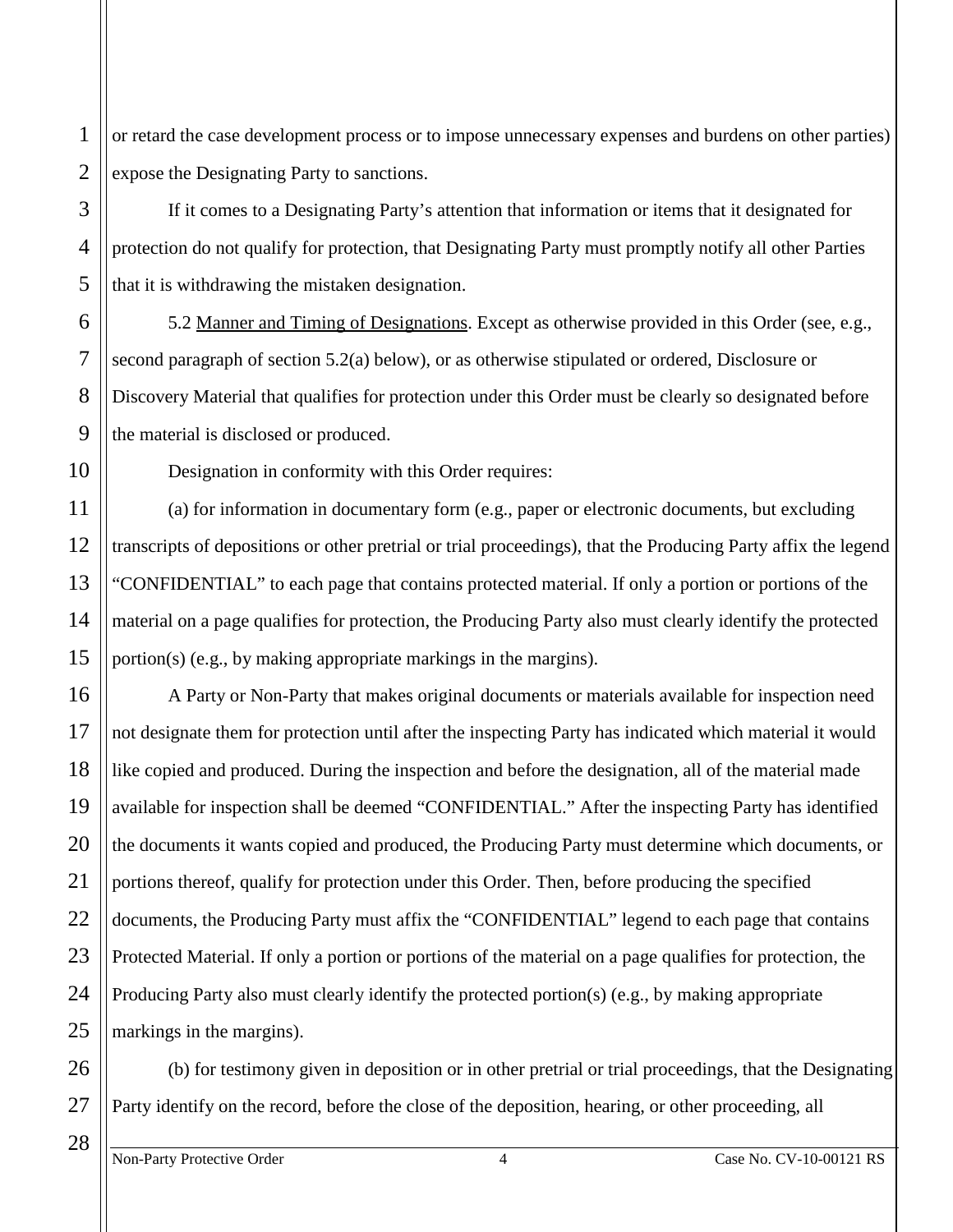protected testimony.

 (c) for information produced in some form other than documentary and for any other tangible items, that the Producing Party affix in a prominent place on the exterior of the container or containers in which the information or item is stored the legend "CONFIDENTIAL." If only a portion or portions of the information or item warrant protection, the Producing Party, to the extent practicable, shall identify the protected portion(s).

 5.3 Inadvertent Failures to Designate. If timely corrected, an inadvertent failure to designate qualified information or items does not, standing alone, waive the Designating Party's right to secure protection under this Order for such material. Upon timely correction of a designation, the Receiving Party must make reasonable efforts to assure that the material is treated in accordance with the provisions of this Order.

#### 6. CHALLENGING CONFIDENTIALITY DESIGNATIONS

 6.1 Timing of Challenges . Any Party or Non-Party may challenge a designation of confidentiality at any time. Unless a prompt challenge to a Designating Party's confidentiality designation is necessary to avoid foreseeable, substantial unfairness, unnecessary economic burdens, or a significant disruption or delay of the litigation, a Party does not waive its right to challenge a confidentiality designation by electing not to mount a challenge promptly after the original designation is disclosed.

6.2 Meet and Confer. The Challenging Party shall initiate the dispute resolution process by providing written notice of each designation it is challenging and describing the basis for each challenge. To avoid ambiguity as to whether a challenge has been made, the written notice must recite that the challenge to confidentiality is being made in accordance with this specific paragraph of the Protective Order. The parties shall attempt to resolve each challenge in good faith and must begin the process by conferring directly (in voice to voice dialogue; other forms of communication are not sufficient) within 14 days of the date of service of notice. In conferring, the Challenging Party must explain the basis for its belief that the confidentiality designation was not proper and must give the Designating Party an opportunity to review the designated material, to reconsider the circumstances, and, if no change in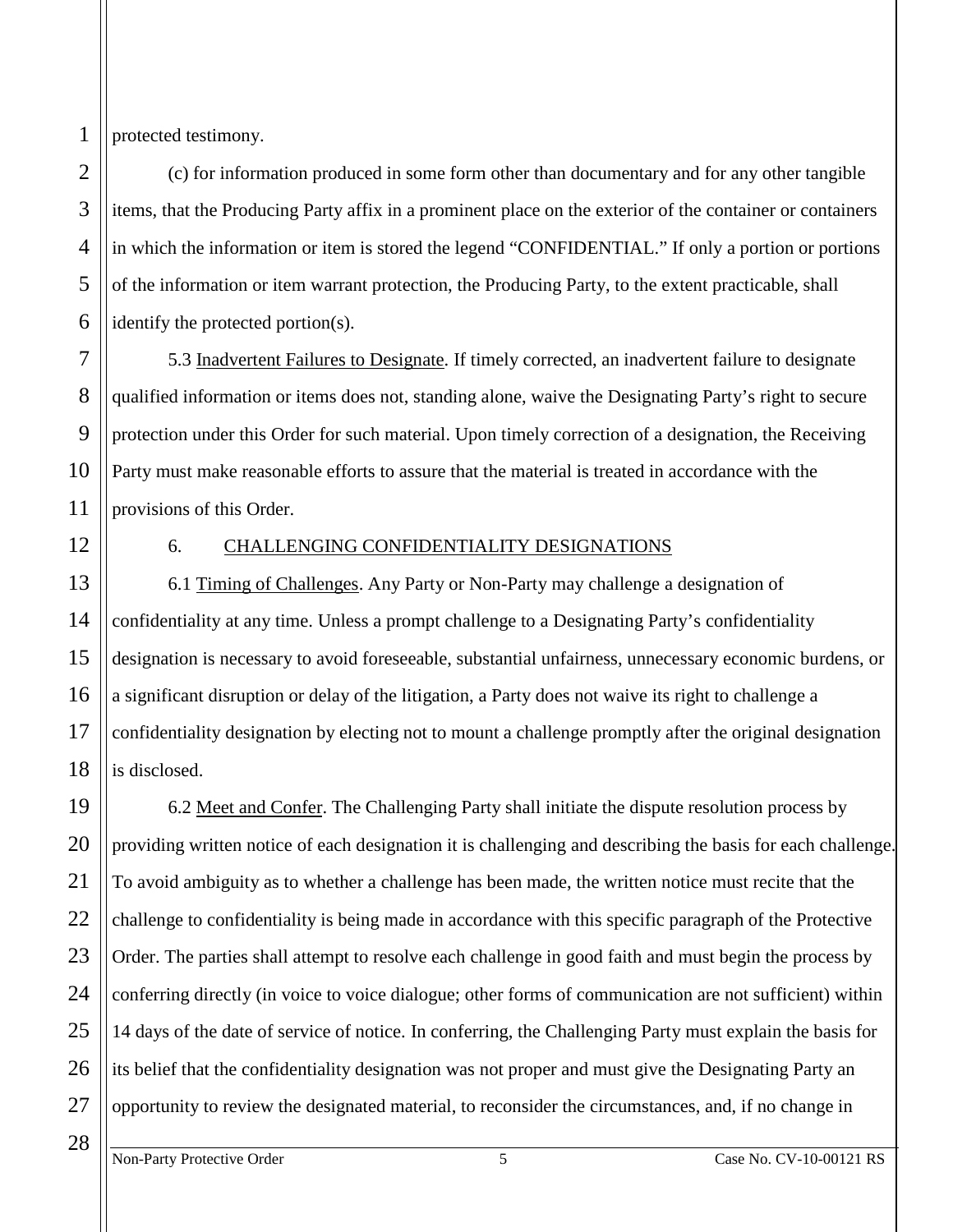designation is offered, to explain the basis for the chosen designation. A Challenging Party may proceed to the next stage of the challenge process only if it has engaged in this meet and confer process first or establishes that the Designating Party is unwilling to participate in the meet and confer process in a timely manner.

 6.3 Judicial Intervention. If the Parties cannot resolve a challenge without court intervention, the Designating Party shall file and serve a motion to retain confidentiality under Civil Local Rule 7 (and in compliance with Civil Local Rule 79-5, if applicable) within 21 days of the initial notice of challenge or within 14 days of the parties agreeing that the meet and confer process will not resolve their dispute, whichever is earlier. Each such motion must be accompanied by a competent declaration affirming that the movant has complied with the meet and confer requirements imposed in the preceding paragraph. Failure by the Designating Party to make such a motion including the required declaration within 21 days (or 14 days, if applicable) shall automatically waive the confidentiality designation for each challenged designation. In addition, the Challenging Party may file a motion challenging a confidentiality designation at any time if there is good cause for doing so, including a challenge to the designation of a deposition transcript or any portions thereof. Any motion brought pursuant to this provision must be accompanied by a competent declaration affirming that the movant has complied with the meet and confer requirements imposed by the preceding paragraph.

 The burden of persuasion in any such challenge proceeding shall be on the Designating Party. Frivolous challenges, and those made for an improper purpose (e.g., to harass or impose unnecessary expenses and burdens on other parties) may expose the Challenging Party to sanctions. Unless the Designating Party has waived the confidentiality designation by failing to file a motion to retain confidentiality as described above, all parties shall continue to afford the material in question the level of protection to which it is entitled under the Producing Party's designation until the court rules on the challenge.

7.

#### ACCESS TO AND USE OF PROTECTED MATERIAL

 7.1 Basic Principles. A Receiving Party may use Protected Material that is disclosed or produced by another Party or by a Non-Party in connection with this case only for prosecuting, defending, or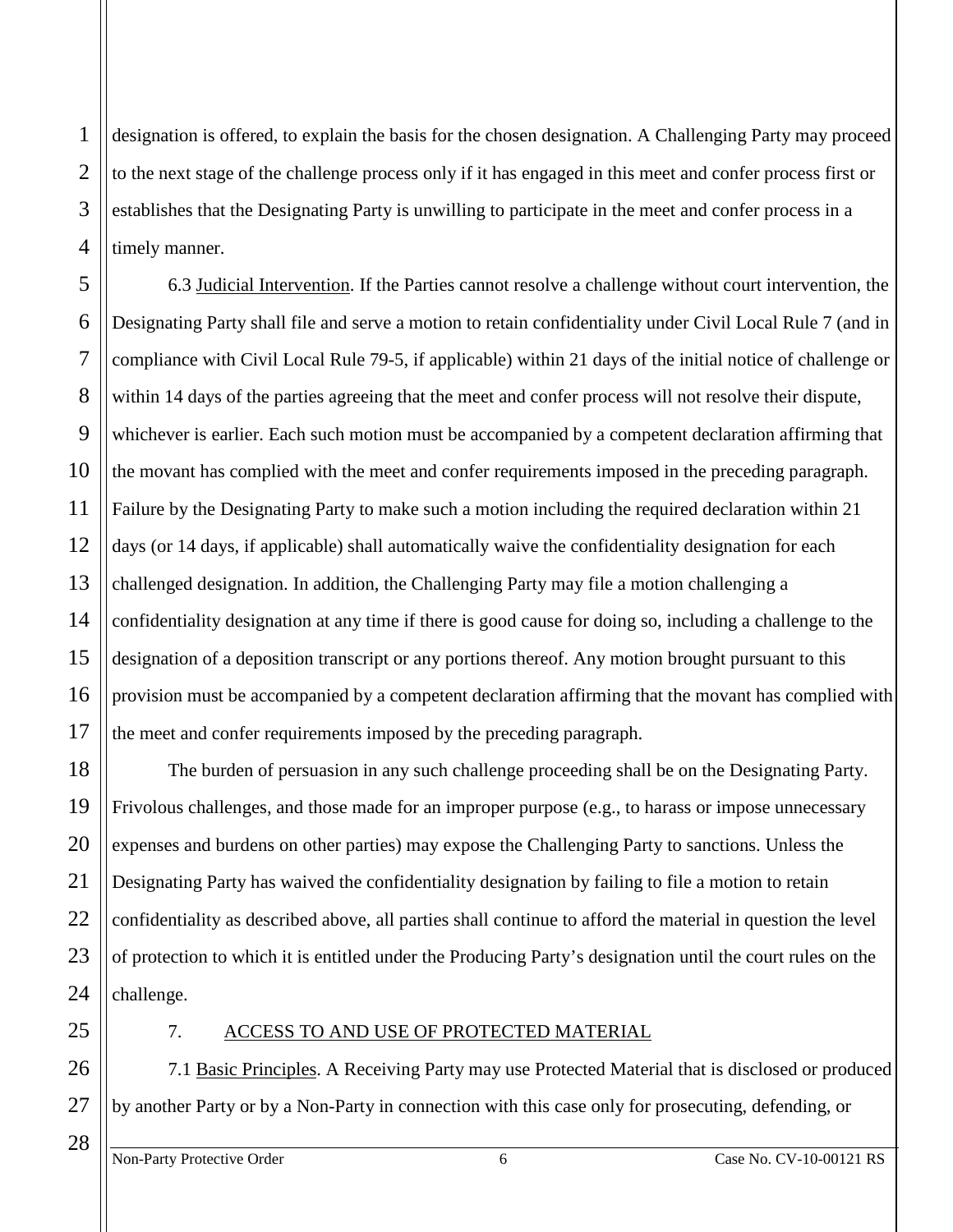attempting to settle this litigation. Such Protected Material may be disclosed only to the categories of persons and under the conditions described in this Order. When the litigation has been terminated, a Receiving Party must comply with the provisions of section 13 below (FINAL DISPOSITION). Protected Material must be stored and maintained by a Receiving Party at a location and in a secure manner that ensures that access is limited to the persons authorized under this Order.

 7.2 Disclosure of "CONFIDENTIAL" Information or Items. Unless otherwise ordered by the court or permitted in writing by the Designating Party, a Receiving Party may disclose any information or item designated "CONFIDENTIAL" only to:

(a) the Receiving Party's Outside Counsel of Record in this action, as well as employees of said Outside Counsel of Record to whom it is reasonably necessary to disclose the information for this litigation and who have signed the "Acknowledgment and Agreement to Be Bound" that is attached hereto as Exhibit A;

 (b) the officers, directors, and employees (including House Counsel) of the Receiving Party to whom disclosure is reasonably necessary for this litigation and who have signed the "Acknowledgment and Agreement to Be Bound" (Exhibit A);

(c) Experts (as defined in this Order) of the Receiving Party to whom disclosure is reasonably necessary for this litigation and who have signed the "Acknowledgment and Agreement to Be Bound" (Exhibit A);

(d) the court and its personnel;

 (e) court reporters and their staff, professional jury or trial consultants, mock jurors, and Professional Vendors to whom disclosure is reasonably necessary for this litigation and who have signed the "Acknowledgment and Agreement to Be Bound" (Exhibit A);

 (f) during their depositions, witnesses in the action to whom disclosure is reasonably necessary and who have signed the "Acknowledgment and Agreement to Be Bound" (Exhibit A), unless otherwise agreed by the Designating Party or ordered by the court. Pages of transcribed deposition testimony or exhibits to depositions that reveal Protected Material must be separately bound by the court reporter and may not be disclosed to anyone except as permitted under this Stipulated Protective Order.

1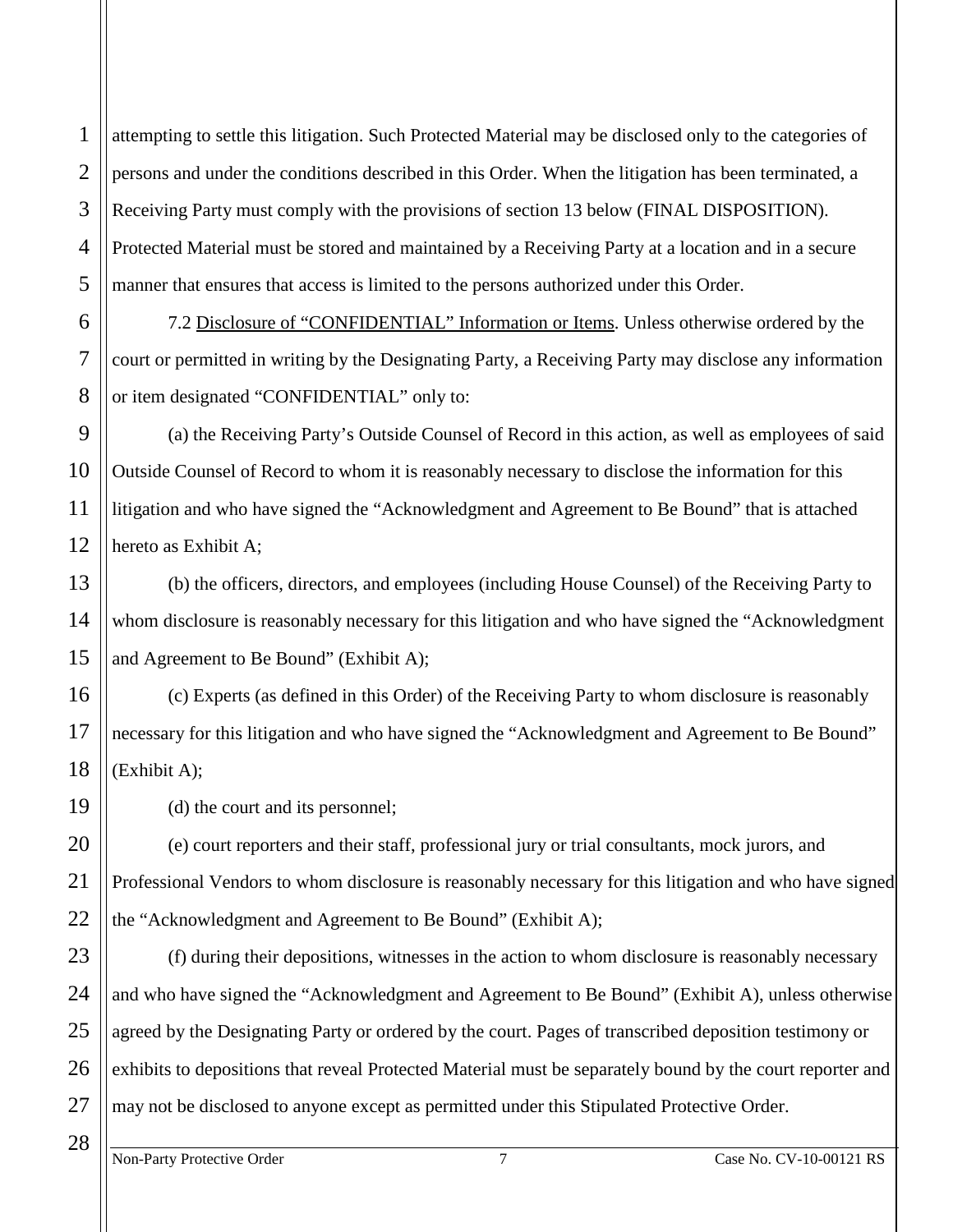(g) the author or recipient of a document containing the information or a custodian or other person who otherwise possessed or knew the information.

 (h) counsel for any other Party who has signed the "Acknowledgment and Agreement to Be Bound" (Exhibit A). If any such counsel refuses to sign Exhibit A, the Receiving Party may file with the Court any or all of the information or items produced by pursuant to this Protective Order under seal as authorized pursuant to Local Rule 79-5 or otherwise upon securing a court order to protect the confidentiality of the information and items.

### 8. PROTECTED MATERIAL SUBPOENAED OR ORDERED PRODUCED IN OTHER LITIGATION

 If a Party is served with a subpoena or a court order issued in other litigation that compels disclosure of any information or items designated in this action as "CONFIDENTIAL," that Party must:

 (a) promptly notify in writing the Designating Party. Such notification shall include a copy of the subpoena or court order;

 (b) promptly notify in writing the party who caused the subpoena or order to issue in the other litigation that some or all of the material covered by the subpoena or order is subject to this Protective Order. Such notification shall include a copy of this Stipulated Protective Order; and

 (c) cooperate with respect to all reasonable procedures sought to be pursued by the Designating Party whose Protected Material may be affected.

 If the Designating Party timely seeks a protective order, the Party served with the subpoena or court order shall not produce any information designated in this action as "CONFIDENTIAL" before a determination by the court from which the subpoena or order issued, unless the Party has obtained the Designating Party's permission. The Designating Party shall bear the burden and expense of seeking protection in that court of its confidential material – and nothing in these provisions should be construed as authorizing or encouraging a Receiving Party in this action to disobey a lawful directive from another court.

28

1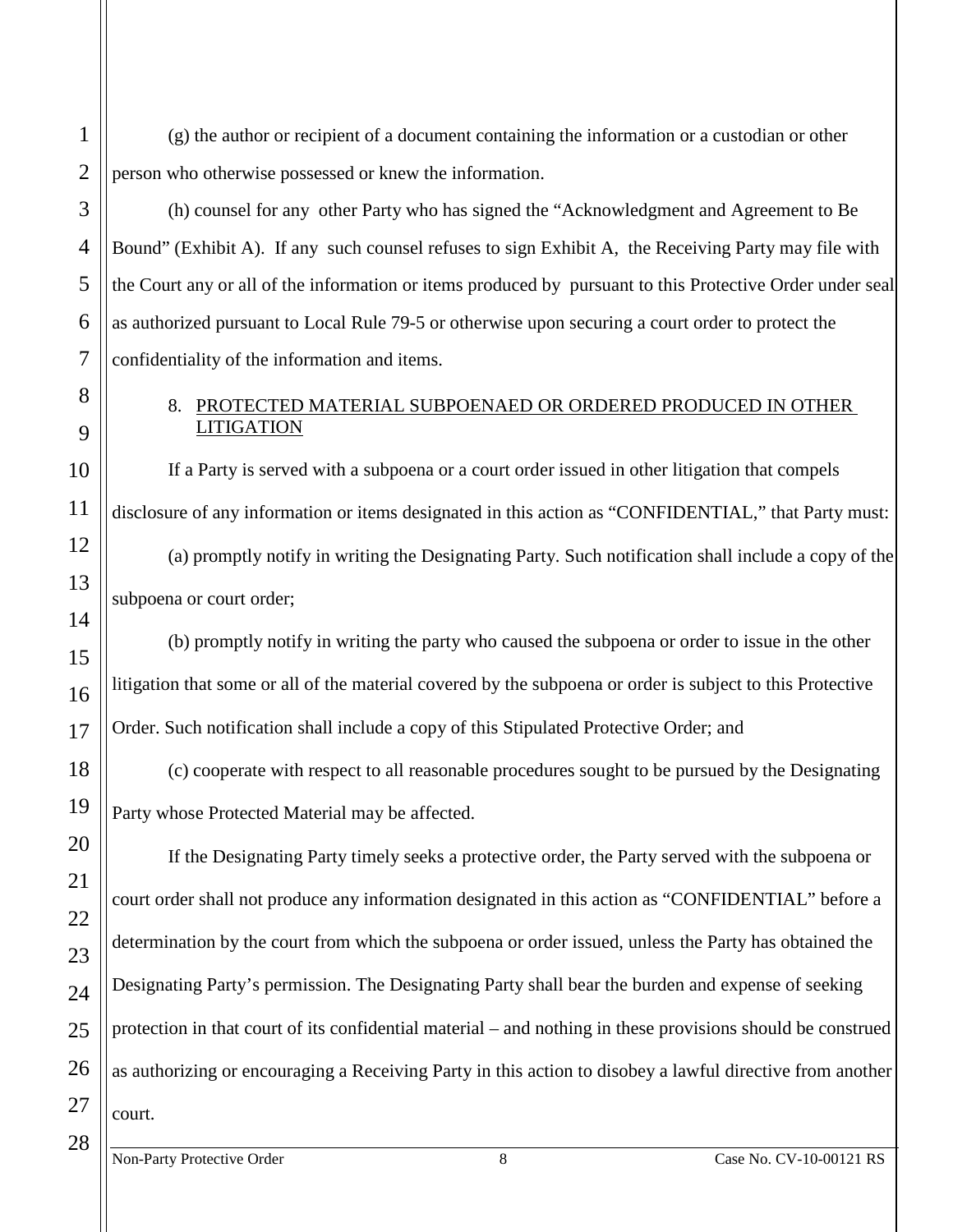# 9. A NON-PARTY'S PROTECTED MATERIAL SOUGHT TO BE PRODUCED IN THIS LITIGATION

(a) The terms of this Order are applicable to information produced by a Non-Party in this action and designated as "CONFIDENTIAL." Such information produced by Non-Parties in connection with this litigation is protected by the remedies and relief provided by this Order. Nothing in these provisions should be construed as prohibiting a Non-Party from seeking additional protections.

 (b) In the event that a Party is required, by a valid discovery request, to produce a Non-Party's confidential information in its possession, and the Party is subject to an agreement with the Non-Party not to produce the Non-Party's confidential information, then the Party shall:

 1. promptly notify in writing the Requesting Party and the Non-Party that some or all of the information requested is subject to a confidentiality agreement with a Non-Party;

 2. promptly provide the Non-Party with a copy of the Stipulated Protective Order in this litigation, the relevant discovery request(s), and a reasonably specific description of the information requested; and

3. make the information requested available for inspection by the Non-Party.

(c) If the Non-Party fails to object or seek a protective order from this court within 14 days of receiving the notice and accompanying information, the Receiving Party may produce the Non-Party's confidential information responsive to the discovery request. If the Non-Party timely seeks a protective order, the Receiving Party shall not produce any information in its possession or control that is subject to the confidentiality agreement with the Non-Party before a determination by the court.<sup>1</sup> Absent a court order to the contrary, the Non-Party shall bear the burden and expense of seeking protection in this court of its Protected Material.

10.

# UNAUTHORIZED DISCLOSURE OF PROTECTED MATERIAL

If a Receiving Party learns that, by inadvertence or otherwise, it has disclosed Protected Material to any person or in any circumstance not authorized under this Stipulated Protective Order, the Receiving Party must immediately (a) notify in writing the Designating Party of the unauthorized

 $\overline{a}$  $<sup>1</sup>$  The purpose of this provision is to alert the interested parties to the existence of confidentiality rights</sup> of a Non-Party and to afford the Non-Party an opportunity to protect its confidentiality interests in this court.

1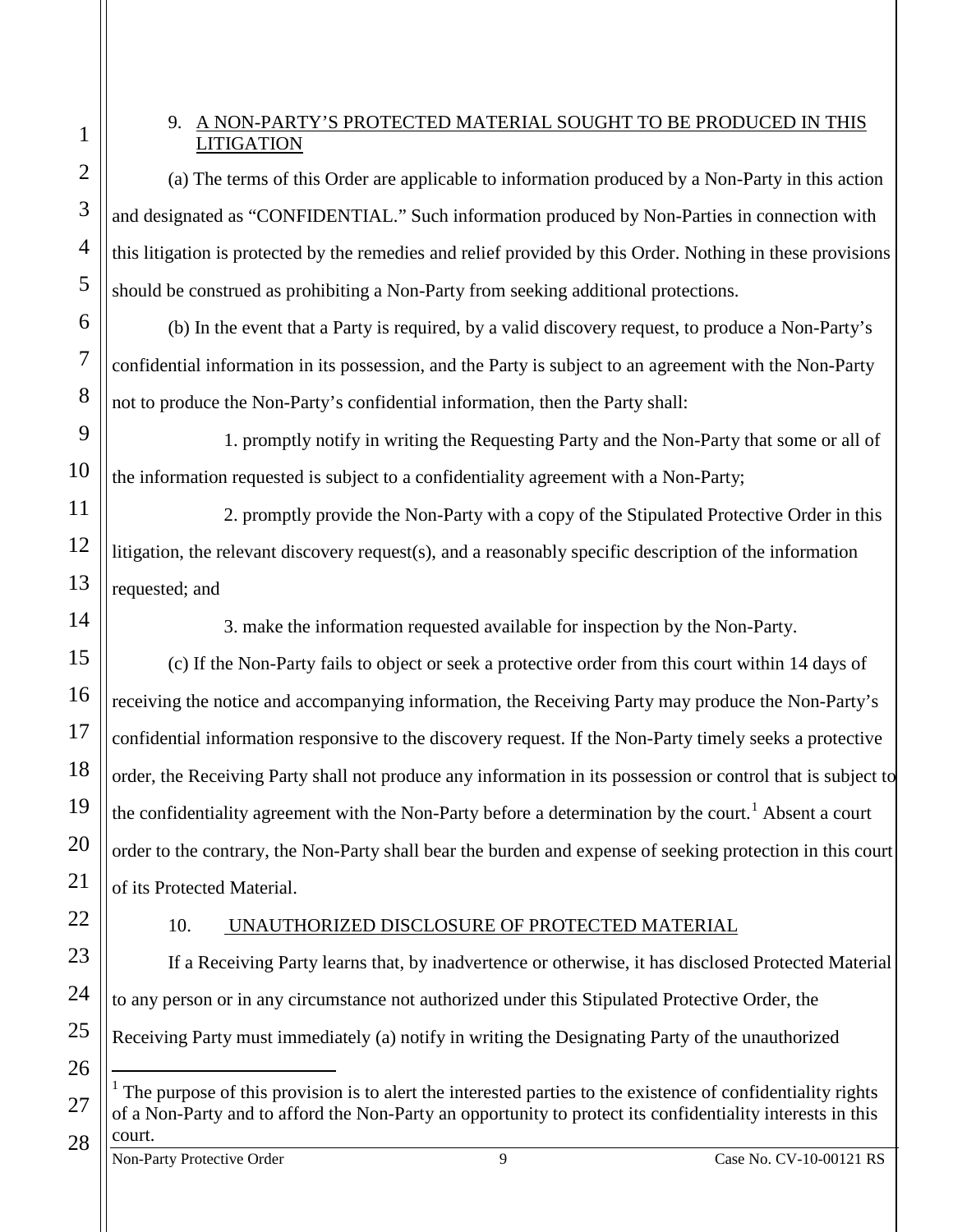disclosures, (b) use its best efforts to retrieve all unauthorized copies of the Protected Material, (c) inform the person or persons to whom unauthorized disclosures were made of all the terms of this Order, and (d) request such person or persons to execute the "Acknowledgment and Agreement to Be Bound" that is attached hereto as Exhibit A.

#### 11. INADVERTENT PRODUCTION OF PRIVILEGED OR OTHERWISE PROTECTED MATERIAL

 When a Producing Party gives notice to Receiving Parties that certain inadvertently produced material is subject to a claim of privilege or other protection, the obligations of the Receiving Parties are those set forth in Federal Rule of Civil Procedure  $26(b)(5)(B)$ . This provision is not intended to modify whatever procedure may be established in an e-discovery order that provides for production without prior privilege review. Pursuant to Federal Rule of Evidence 502(d) and (e), insofar as the parties reach an agreement on the effect of disclosure of a communication or information covered by the attorneyclient privilege or work product protection, the parties may incorporate their agreement in the stipulated protective order submitted to the court.

# 12. MISCELLANEOUS

 12.1 Right to Further Relief. Nothing in this Order abridges the right of any person to seek its modification by the court in the future.

12.2 Right to Assert Other Objections. By stipulating to the entry of this Protective Order no Party waives any right it otherwise would have to object to disclosing or producing any information or item on any ground not addressed in this Stipulated Protective Order. Similarly, no Party waives any right to object on any ground to use in evidence of any of the material covered by this Protective Order.

12.3 Filing Protected Material. Without written permission from the Designating Party or a court order secured after appropriate notice to all interested persons, a Party may not file in the public record in this action any Protected Material. A Party that seeks to file under seal any Protected Material must comply with Civil Local Rule 79-5. Protected Material may only be filed under seal pursuant to a court order authorizing the sealing of the specific Protected Material at issue. Pursuant to Civil Local Rule 79- 5, a sealing order will issue only upon a request establishing that the Protected Material at issue is

Non-Party Protective Order 10 10 Case No. CV-10-00121 RS privileged, protectable as a trade secret, or otherwise entitled to protection under the law. If a Receiving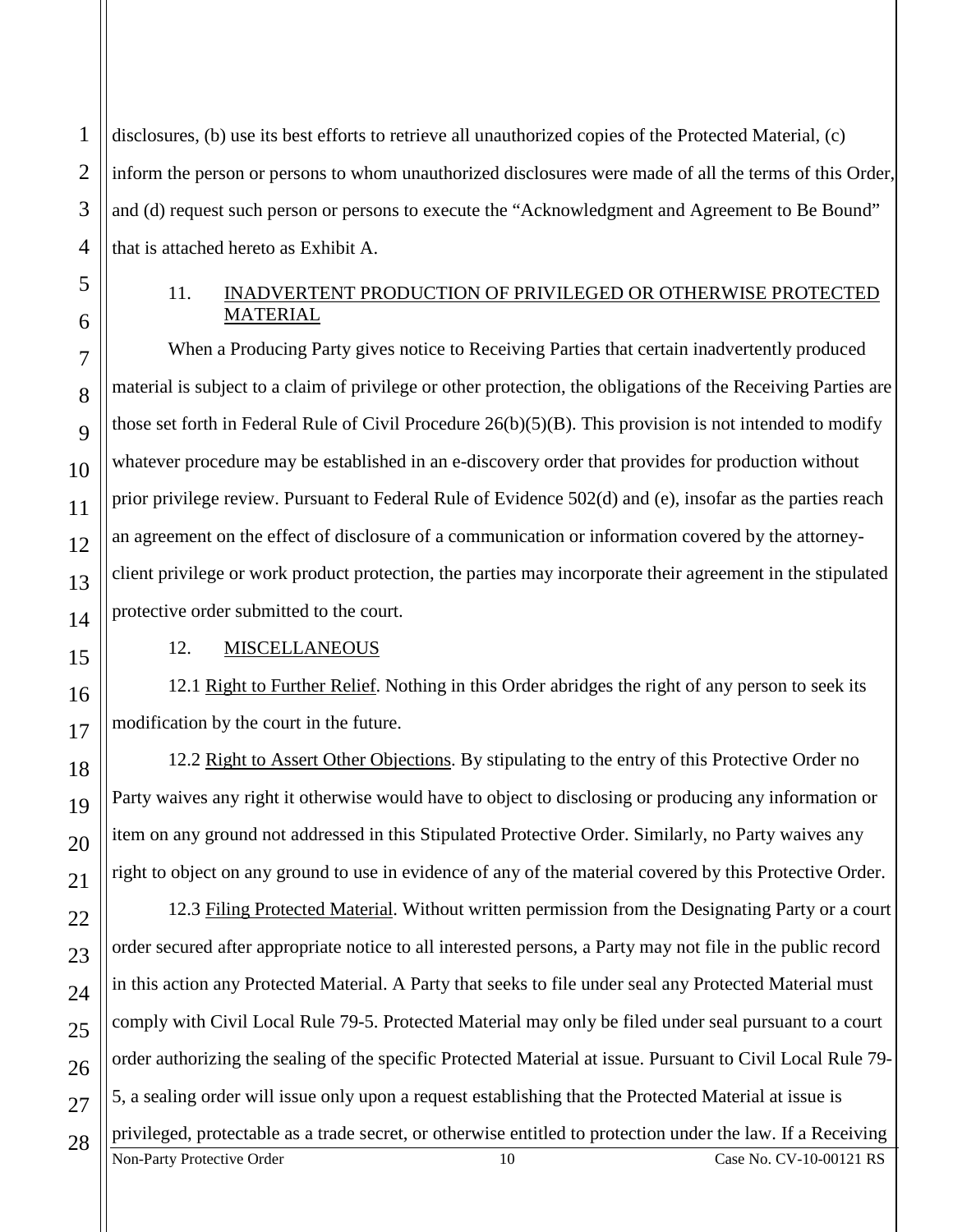Party's request to file Protected Material under seal pursuant to Civil Local Rule 79-5(d) is denied by the court, then the Receiving Party may file the information in the public record pursuant to Civil Local Rule 79-5(e) unless otherwise instructed by the court.

13. FINAL DISPOSITION. Within 60 days after the final disposition of this action, as defined in paragraph 4, each Receiving Party must return all Protected Material to the Producing Party or destroy such material. As used in this subdivision, "all Protected Material" includes all copies, abstracts, compilations, summaries, and any other format reproducing or capturing any of the Protected Material. Whether the Protected Material is returned or destroyed, the Receiving Party must submit a written certification to the Producing Party (and, if not the same person or entity, to the Designating Party) by the 60 day deadline that (1) identifies (by category, where appropriate) all the Protected Material that was returned or destroyed and (2) affirms that the Receiving Party has not retained any copies, abstracts, compilations, summaries or any other format reproducing or capturing any of the Protected Material. Notwithstanding this provision, Counsel are entitled to retain an archival copy of all pleadings, motion papers, trial, deposition, and hearing transcripts, legal memoranda, correspondence, deposition and trial exhibits, expert reports, attorney work product, and consultant and expert work product, even if such materials contain Protected Material. Any such archival copies that contain or constitute Protected Material remain subject to this Protective Order as set forth in Section 4 (DURATION).

IT IS SO STIPULATED BY ERF AND ALCO.

 $\overline{7}$ 8 9 10 11 12 13 14 15 16 17 18 19 20 21 22 23 24 25 26 27 28

 $\mathbf{1}$ 

 $\overline{2}$ 

 $\overline{\mathbf{3}}$ 

4

5

6

June 29, 2011 **DATED:** 

DATED: <u>June</u> 2°, 201

Vokere Im

**Attorneys for Plaintiff, ERF** 

Attorneys for Non-Party Alco Iron and Metals, Co.

Attorneys for Defendant PG&E

Non-Party Protective Order

Approved as to form:

DATED:  $\sqrt{29,201}$ 

Case No. CV-10-00121 RS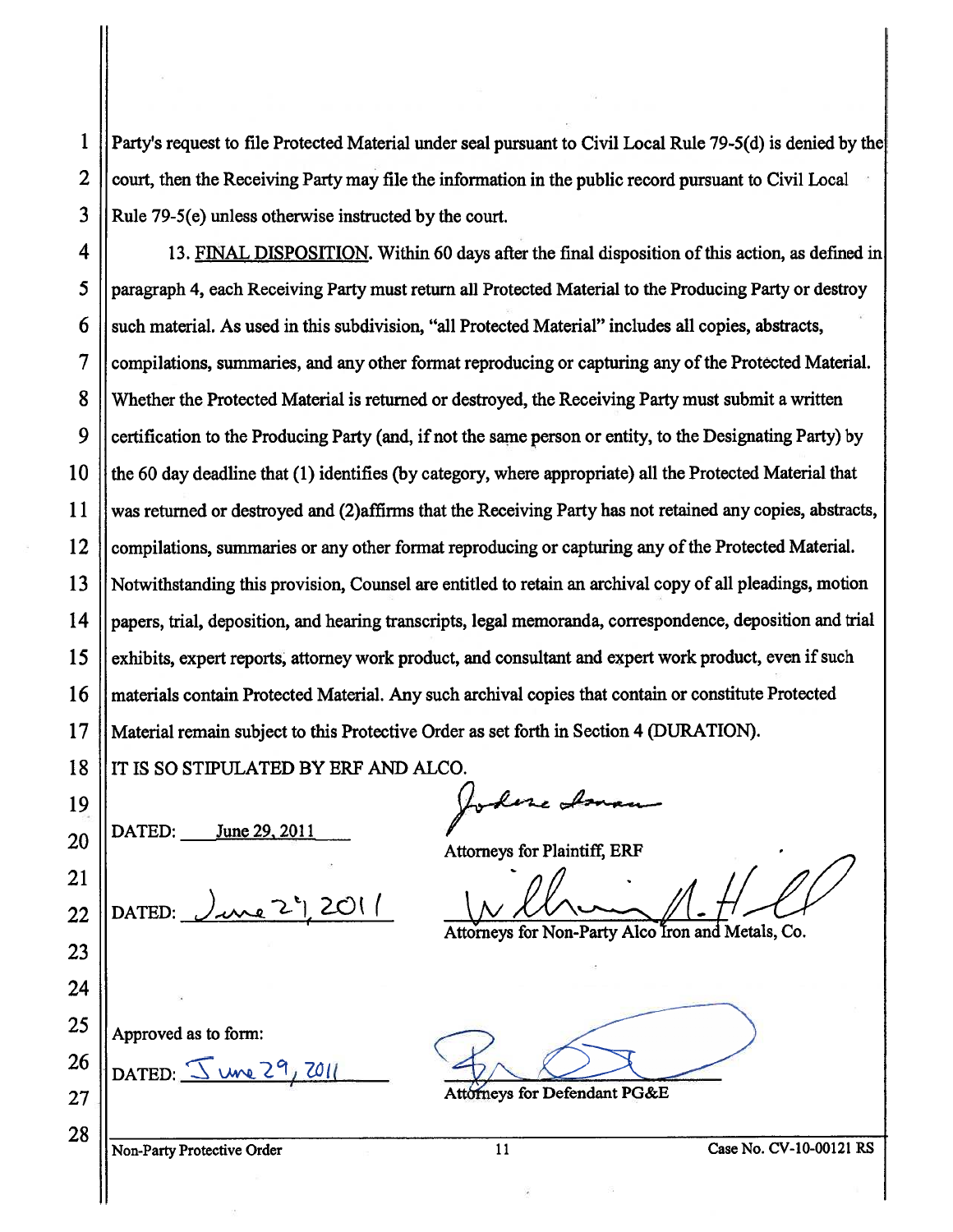| $\mathbf{1}$   | PURSUANT TO STIPULATION, IT IS SO ORDERED.            |                                                                             |                         |
|----------------|-------------------------------------------------------|-----------------------------------------------------------------------------|-------------------------|
| $\overline{2}$ |                                                       |                                                                             |                         |
| 3              | DATED: $\sqrt{\frac{\text{July } 7,2011}{\text{ }}}}$ |                                                                             |                         |
| $\overline{4}$ |                                                       | Honorable Richard Seeborg Bernard Zimmerman<br>United States District Judge |                         |
| 5              |                                                       | Magistrate                                                                  |                         |
| 6              |                                                       |                                                                             |                         |
| 7              |                                                       |                                                                             |                         |
| 8              |                                                       |                                                                             |                         |
| 9              |                                                       |                                                                             |                         |
| 10             |                                                       |                                                                             |                         |
| 11             |                                                       |                                                                             |                         |
| 12             |                                                       |                                                                             |                         |
| 13             |                                                       |                                                                             |                         |
| 14             |                                                       |                                                                             |                         |
| 15<br>16       |                                                       |                                                                             |                         |
| 17             |                                                       |                                                                             |                         |
| 18             |                                                       |                                                                             |                         |
| 19             |                                                       |                                                                             |                         |
| 20             |                                                       |                                                                             |                         |
| 21             |                                                       |                                                                             |                         |
| 22             |                                                       |                                                                             |                         |
| 23             |                                                       |                                                                             |                         |
| 24             |                                                       |                                                                             |                         |
| 25             |                                                       |                                                                             |                         |
| 26             |                                                       |                                                                             |                         |
| 27             |                                                       |                                                                             |                         |
| 28             | Non-Party Protective Order                            | $12\,$                                                                      | Case No. CV-10-00121 RS |
|                |                                                       |                                                                             |                         |